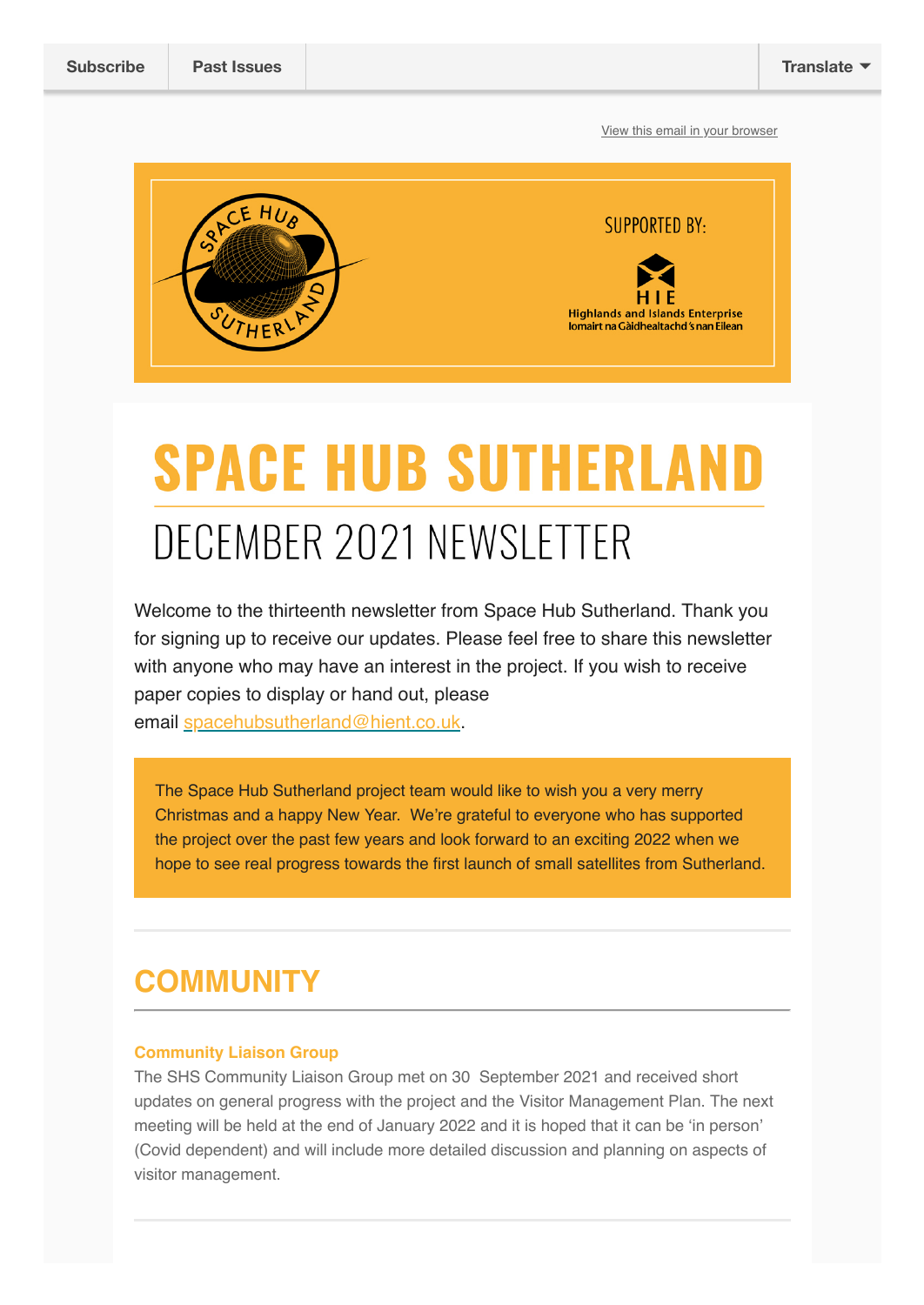### **Planning**

We're continuing to make progress in addressing the planning conditions that need to be met for the project to move forward. A number of planning conditions require to be closed out prior to construction starting.

### **Programme activities**

- The [Space Cluster strategy,](https://www.cnsrp.org.uk/space-cluster/#:~:text=The%20North%20Highland%20and%20Moray%20Space%20Cluster%20Strategy%2C,business%20cluster%20to%20the%20North%20Highlands%20and%20Moray.) commissioned by Caithness and North Sutherland Regeneration Partnership was published at the end of September. Funded by HIE and Dounreay Site Restoration Ltd (DSRL), the strategy focused on the North Highlands and Moray and concluded that up to 740 jobs could be created, boosting the regional economy by £56m a year by the end of this decade.
- Funding has been secured from UK Space Agency, DSRL and HIE to set up a local space leadership group to take forward the action plan from the strategy as well as a further industry group to advise on current industry progress.
- The Scottish Government recently launched its space strategy aiming to create 20,000 jobs and to secure a £4bn share of the global space market for the Scottish economy by 2030. The [Scottish Space Strategy](https://www.insider.co.uk/news/research-reveals-multi-billion-pound-23777649) sets out plans to develop a network of satellite launch sites, pursue green technologies and build on existing strengths in data analysis and research.

### **STEM (Science, Technology, Engineering and Maths)**

- The UK Space Agency has launched the [LaunchUK Nanosat Design competition,](https://gbr01.safelinks.protection.outlook.com/?url=https%3A%2F%2Fwww.gov.uk%2Fgovernment%2Fnews%2Fclimate-satellite-design-competition-opens-for-next-generation-of-space-scientists&data=04%7C01%7C%7C3031bbe3bb524ee0ee2e08d9b95e58b0%7C567f648e37f44490a4882a8c419baaba%7C0%7C0%7C637744637131552602%7CUnknown%7CTWFpbGZsb3d8eyJWIjoiMC4wLjAwMDAiLCJQIjoiV2luMzIiLCJBTiI6Ik1haWwiLCJXVCI6Mn0%3D%7C3000&sdata=4HOzrgeuI%2FWCzf8GH24mrY5STocTMIuhAjPKtY6lq1k%3D&reserved=0) inviting aspiring space scientists to design a small satellite to help inform solutions to climate change. Entrants will compete for a share of a £600,000 challenge fund to develop and build their design, with the potential for UK launch in 2023. You can follow social media updates via @spacegovuk
- The second in UK Space Agency's series of LaunchUK competitions [LogoLiftOff!](https://gbr01.safelinks.protection.outlook.com/?url=https%3A%2F%2Fwww.logoliftoff.org.uk%2F&data=04%7C01%7C%7C98f1b624cee94512d86908d9b95e4d45%7C567f648e37f44490a4882a8c419baaba%7C0%7C0%7C637744637080805876%7CUnknown%7CTWFpbGZsb3d8eyJWIjoiMC4wLjAwMDAiLCJQIjoiV2luMzIiLCJBTiI6Ik1haWwiLCJXVCI6Mn0%3D%7C3000&sdata=elaXnh%2B1%2B0kZHaNWjHWxecCCrmGNOgj5IYa4%2BFq53zo%3D&reserved=0) was launched at the end of November. This competition invites children aged 4-11 to design a logo reflecting the role of small satellites in informing solutions to climate change. The winning entry will be displayed on launch vehicles from the UK.
- The [Science Skills Academy](https://www.scienceskillsacademy.co.uk/) is planning an exciting space workshop for schools at the March 2022 Caithness International Science Festival. This follows a successful virtual event that attracted 425 primary 6 and 7 pupils in March 2021.

### **OTHER INFORMATION**

#### **Media**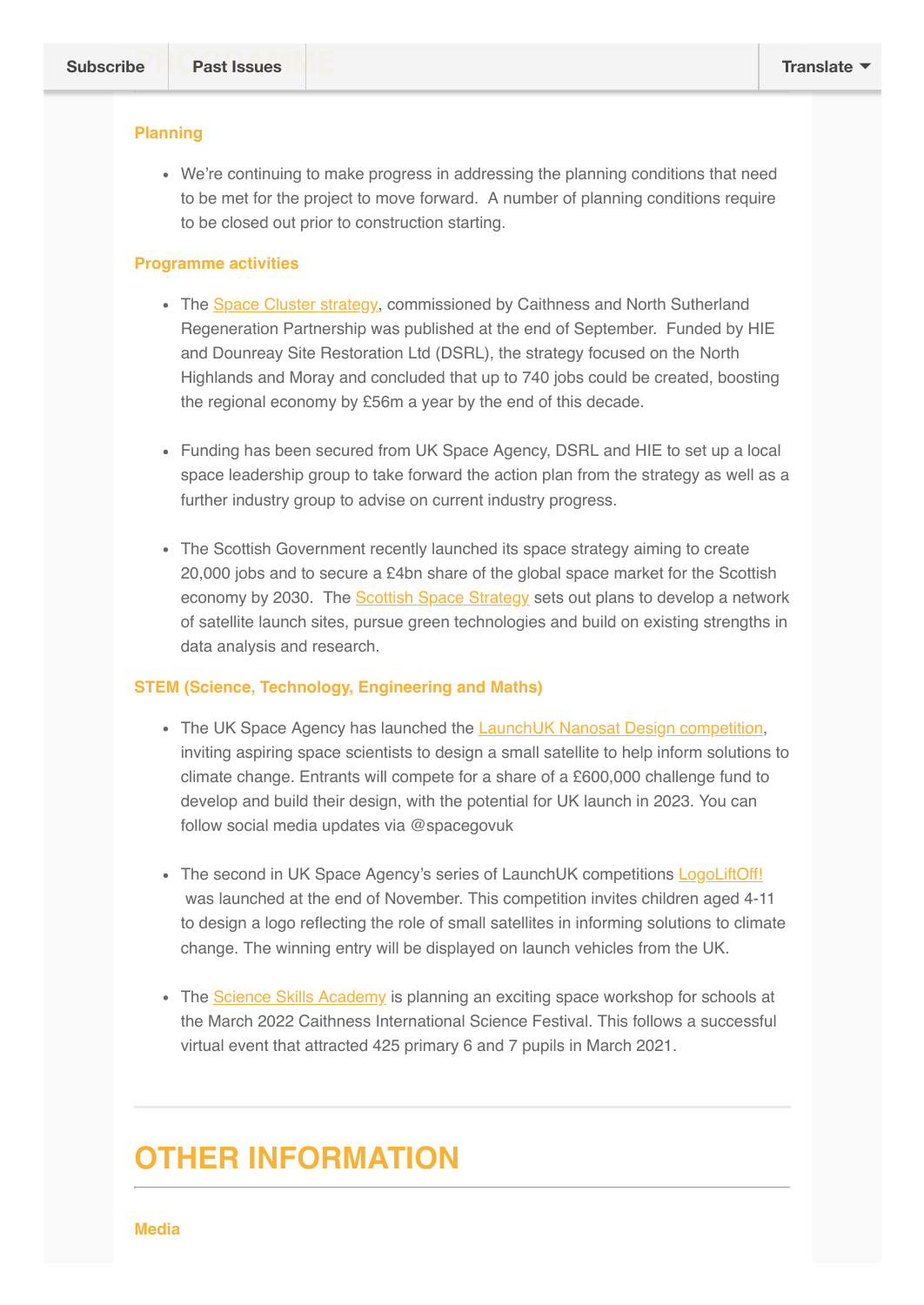- The space sector featured in several media articles during the recent COP26 climate summit held in Glasgow. Melness Crofters Estate Chair, Dorothy Pritchard took part in a panel to discuss peat restoration in relation to Space Hub Sutherland, and this was widely reported.
- UK launch opportunities, including Space Hub Sutherland, were featured in trade publication [The Engineer](https://teng.mydigitalpublication.co.uk/publication/?m=63621&i=724235&p=20&ver=html5) in October.
- Jamie Stone MP [commented positively](https://hansard.parliament.uk/Commons/2021-12-01/debates/1ACC3FA6-FAEE-4EA4-9E46-C5C020BF377F/SpaceSectorLeicesterSpacePark#contribution-B7815208-1FF6-44C0-9C07-34BE26B16365) on Space Hub Sutherland in the House of Commons on Wednesday 1 December.

### **UK Space Agency**

- UK Space Agency has recently launched the [UK space sector survey](https://www.gov.uk/government/news/uk-space-sector-survey-size-and-health-2021) (Size and health 2021) which is the primary source of evidence used to track growth in the sector.
- A new project to map [existing work to tackle climate action](https://www.gov.uk/government/news/uk-and-un-join-forces-in-using-space-tech-to-tackle-climate-change) through the use of space technology and identify what more could be done has been launched by the UK Space Agency and the United Nations at COP 26.
- Eleven UK organisations have been awarded a share of just under £7m UK government funding to put into action the latest advances in space innovation. The majority of the [projects](https://www.gov.uk/government/news/government-backs-ground-breaking-space-technology-to-tackle-climate-change) focus on climate change or environmental management, with others designed to secure telecoms systems and protect digital infrastructure against cyber-attacks.

### **Orbex**

- [Orbex recently announced its intention to launch the world's most environmentally](https://orbex.space/news/orbex-set-to-launch-worlds-most-environmentally-friendly-space-rocket) friendly space rocket.
- In November, Orbex announced an [expansion to their Forres operations](https://www.hie.co.uk/latest-news/2021/november/26/second-forres-building-occupied-by-expanding-space-firm/?returnUrl=%2Flatest-news%3FcurrentPageId%3D1542%26page%3D1%26showAllResults%3Dfalse) by taking on a lease from HIE for a building next to their current premises.
- [On 9 December, Orbex announced that work had started on the first UK orbital](https://www.bbc.co.uk/news/uk-scotland-highlands-islands-59592217) space launch pad for 50 years at a test facility near Kinloss in Moray as part of the development of Space Hub Sutherland.

### **Got questions? Check out our website**

Our website is the best place to find information about the project, including frequently asked questions. You can access the information at [www.spacehubsutherland.com](https://eur02.safelinks.protection.outlook.com/?url=http%3A%2F%2Fwww.spacehubsutherland.com%3Futm_source%3DUK%2BVertical%2BLaunch%2B%2528UKVL%2529%2BSutherland%2Bspaceport%2Bproject%2Bnewsletter%26utm_campaign%3D91cc571cc8-TIDINGS%2Bfrom%2BMalin%2Bhouse_COPY_01%26utm_medium%3Demail%26utm_term%3D0_19a9c05490-91cc571cc8-%26mc_cid%3D91cc571cc8%26mc_eid%3D%5BUNIQID%5D&data=02%7C01%7Cjune.love%40hient.co.uk%7C46f24fa080ec49dd681a08d77f18c21b%7C42cd146c1e204d8b8df0e184bb9a0994%7C0%7C0%7C637117616613953995&sdata=oN2qcak5BrhVexgXtAh6l7QJPGBKZmfrRddO5sDI0RM%3D&reserved=0).

# **FOR FURTHER INFORMATION**